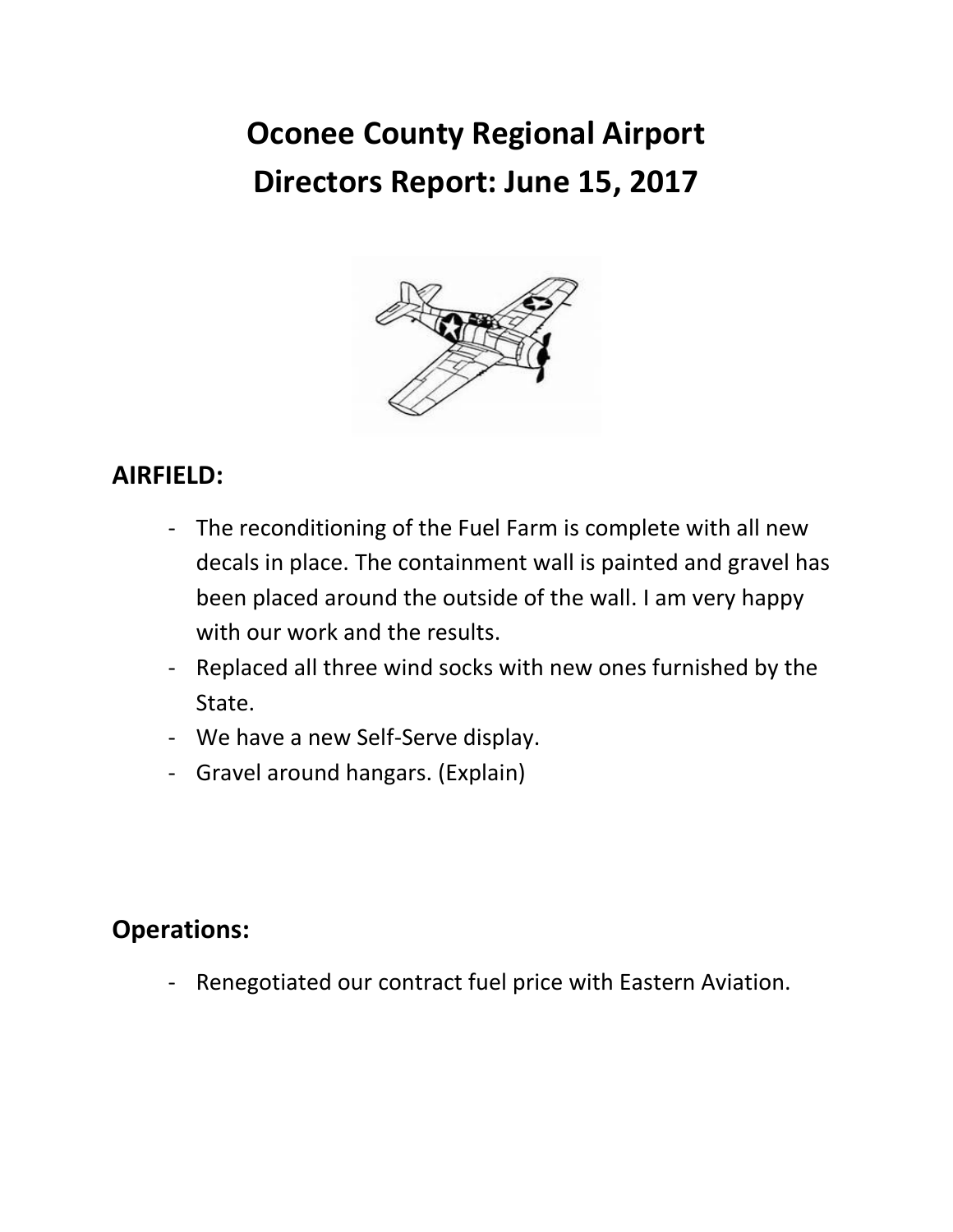# **SAFETY/SECURITY:**

- Main Entrance Gate issue.
	- Caution Sign
	- Loop

#### **FBO FINANCIALS:**

- See attachment
	- Retail sales April/ May
	- Avgas/Jet-A Gallons April/ May

## **CAPITAL PROJECTS:**

- Terminal Area Plan to be reviewed/approved by FAA**.**
- We are requesting funds from the FAA (for grant FY2017) to finalize our proposal for the design services:
	- The relocation of Mt. Nebo Church Road
	- Move dirt from old Mt. Nebo Church Rd to the terminal apron expansion area
	- Design of pavement and markings on apron expansion area
- The goal is to get this funding so we can stay on track for construction FY2018.
- Skeets Cooper is a new member of the South Carolina Aeronautics Commission. (Explain visit Etc.)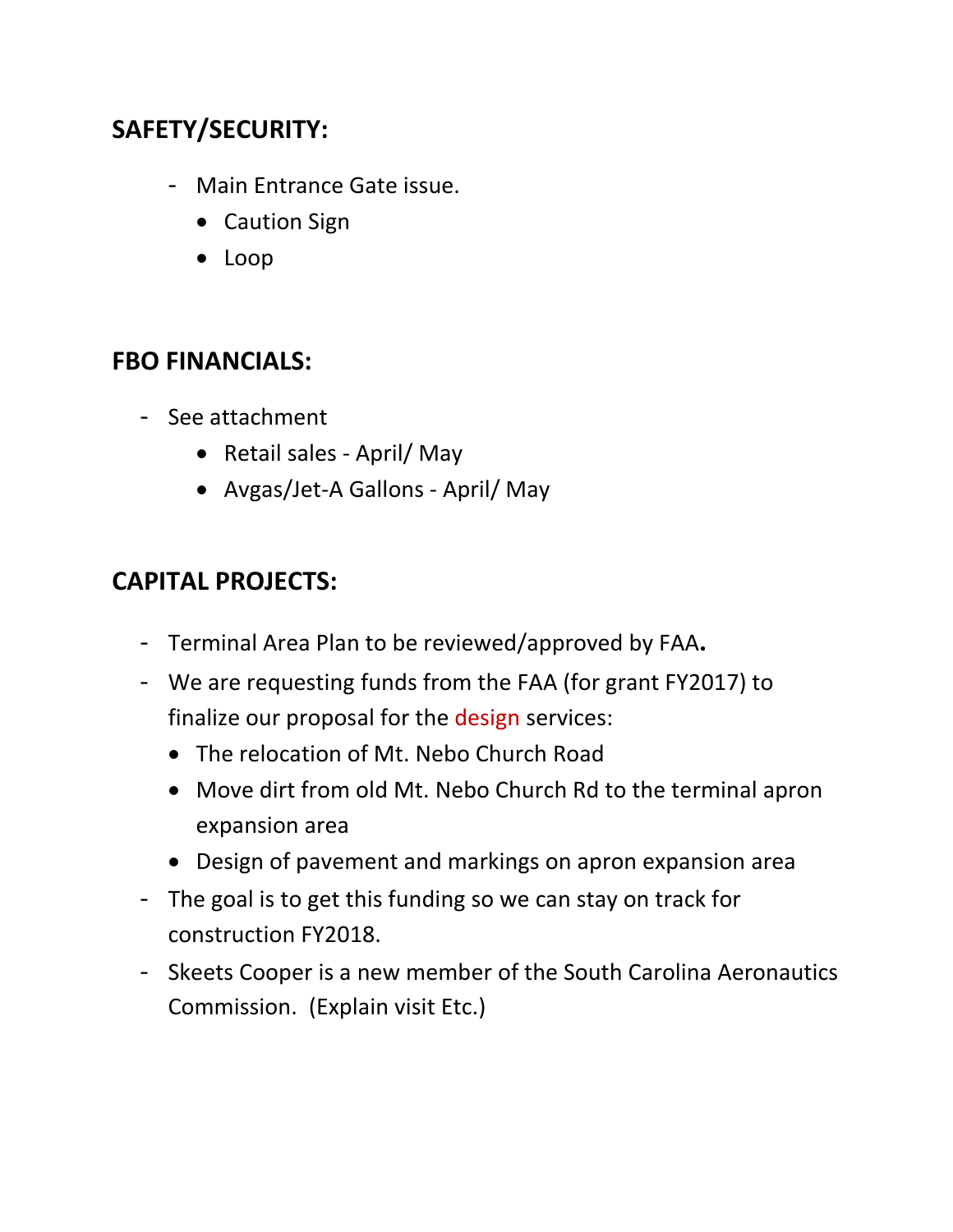# **TERMINAL/FACILITIES:**

- Long Term Parking Pavement project. (Give update)
- Corinth-Shiloh Fire Chief performed our annual Inspection.
	- One of the Emergency lights in the terminal inoperative. (resolved)
	- All emergency lights inoperative in maintenance hangar. (resolved)
	- No Exit Signs in the maintenance hangar. Oconee County Buildings and grounds will perform the work. ( A request to be completed has been issued)
	- Remove old rolling fire extinguisher at self-serve pump.(resolved)
	- Use of Extension cords without serge protection. (explain)

## **PERSONNEL:**

- The part-time airport attendant position has been upgraded to a full-time position. This position has been posted and the hiring process is underway.